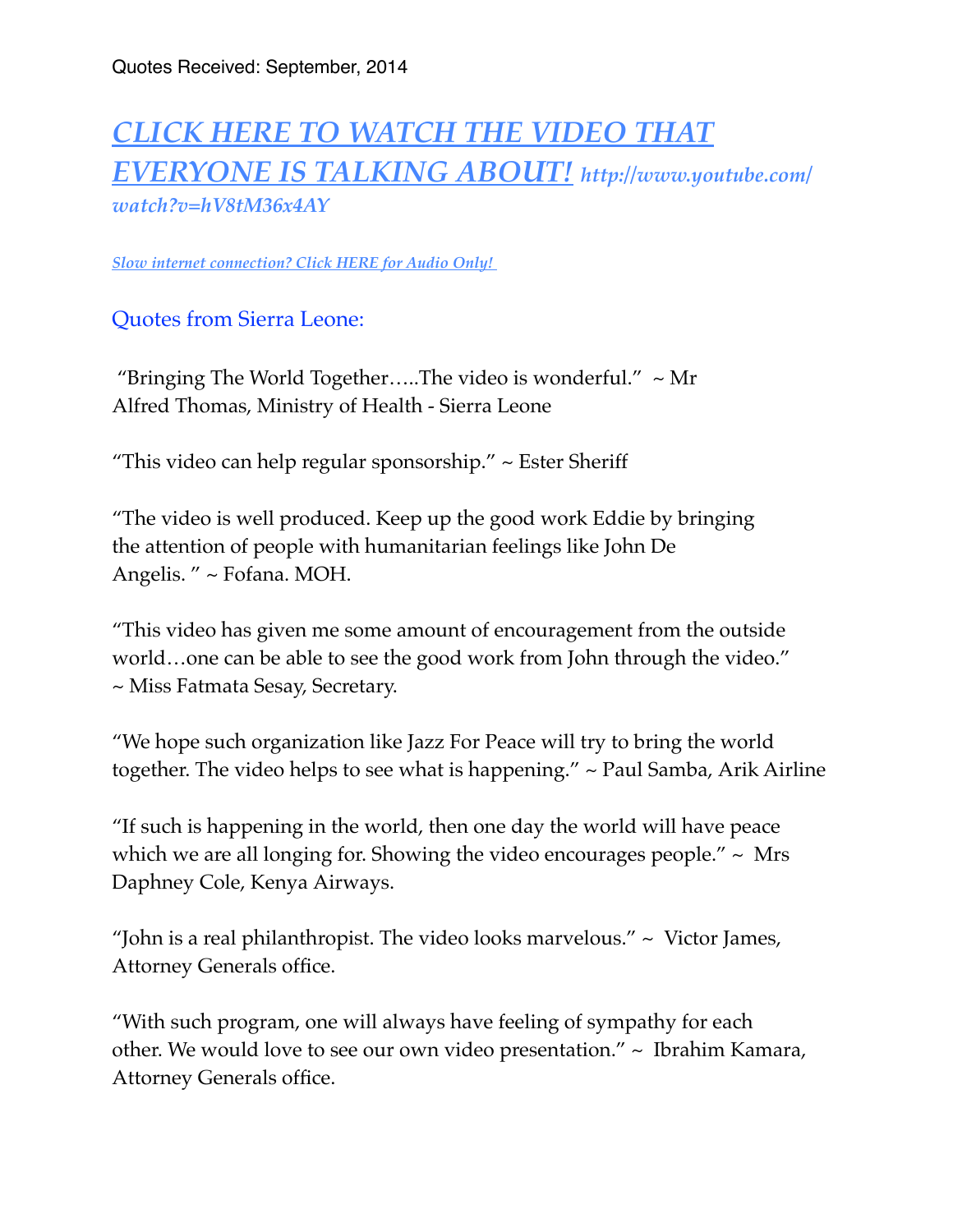"The video is convincing. With John support to this crisis it will surely comfort the hearts of affected souls. God Bless Jazz For Peace." ~ Mrs. Rosaline Jones, Sierra Leone Airlines.

"This is the kind of concerned God will always Bless. Give and it shall be given unto you. Let John keep up the good work. The video is a good promotion." ~ Sonny Adams, Sierra Leone Airlines.

"The video setting is very good. The efforts of Jazz For Peace will console the communities in distress. God Bless John." ~ Brima Sesay, National Workshop.

"The video is impressive. This video will help the cry of the nation to be known worldwide. God Bless Jazz For Peace." ~ Fred Anderson, Oil palm co..

"Today our lives is at stake, it is good that John step in to help in such crisis especially the less privileged. The video setting is well centered." ~ Gloria John, Rokupa Hospital.

"This move by John towards this ebola crisis will help Sierra Leone definitely go down in history. The video is good for such programme." ~ Daniel Suma, Clearing & Forwarding co.

"The video is marvelous. Eddie, we appreciate your concerned for your communities and this help coming from Jazz For Peace will surely go a long way in your communities."  $\sim$  Andrew Decker, Dspring Water.

"The video is perfect. Our country is in a Big trial, God will give John the continuous wisdom to Aid our people." ~ Victoria Doe, Central Trading Co.

"These are extraordinary times that we need the help from individuals, organizations and companies to come together in support of the sick and needy, God Will Bless and John and all that will sponsors this programme. The video is ok! "~ Magnus Coker, Housing Corporation.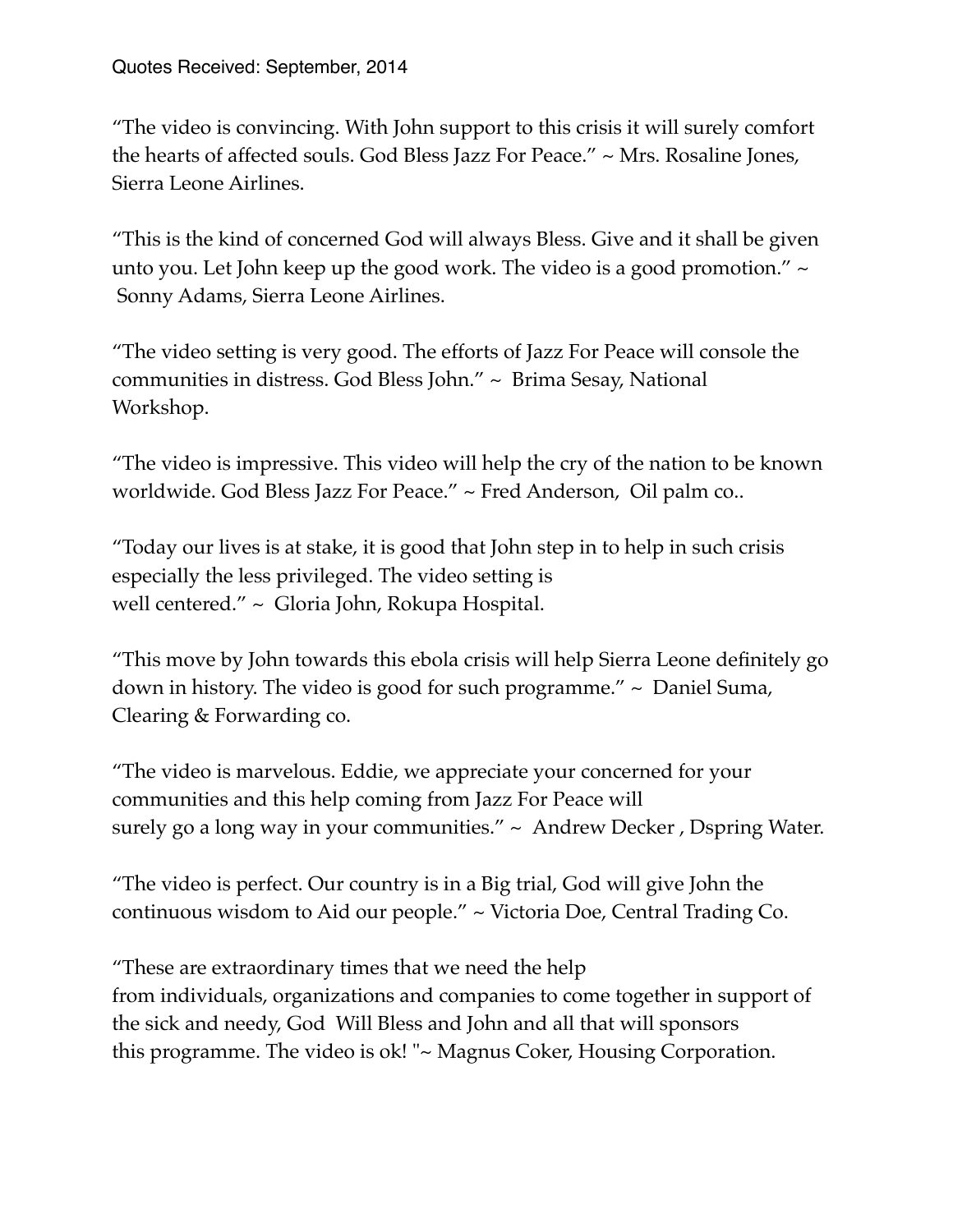"The survival and dignity of every Sierra Leoneans is at stake. We pray that Jazz For Peace will come to the aid of Sierras Leoneans very soon. The video will encourage our nation." ~ Melrose, Housing Corporation.

"The work of John is Educative."  $\sim$  Sally Deen

"Bringing this program to the community is a Blessing."  $\sim$  Matta Beckley

"This video shows that John need to let Eddie represent him here in Africa." ~ Mohamed Turay

"ABC4All will make a mark in the eyes of the Government. John keeps it up in his video presentation."  $\sim$  Mr John Dumbuya, National Shipping.

"This need to be establish in Africa."  $\sim$  David Wray

"With this, John can have interested organizations."  $\sim$  Abie Lucan

"the video is outstanding"  $\sim$  Amray Leah

:  $\mathbb{R}^n$ 

"This is my first time watching such video."  $\sim$  Nat Elis:

"It is Ducative." ~ Ransford Jarette

"can a program be set for children."  $\sim$  Siray Shriff:

"This video will go a long way." ~ Moses Kamara

"This presentation will help a great way."  $\sim$  Ibrahim Karkay

"John is a real pilantropist."  $\sim$  Alie Suma

"Bravo to Jazz For Peace." ~ Alvine Streter

"This program me needs to be in Sierra Leone." ~ Yalie Bangura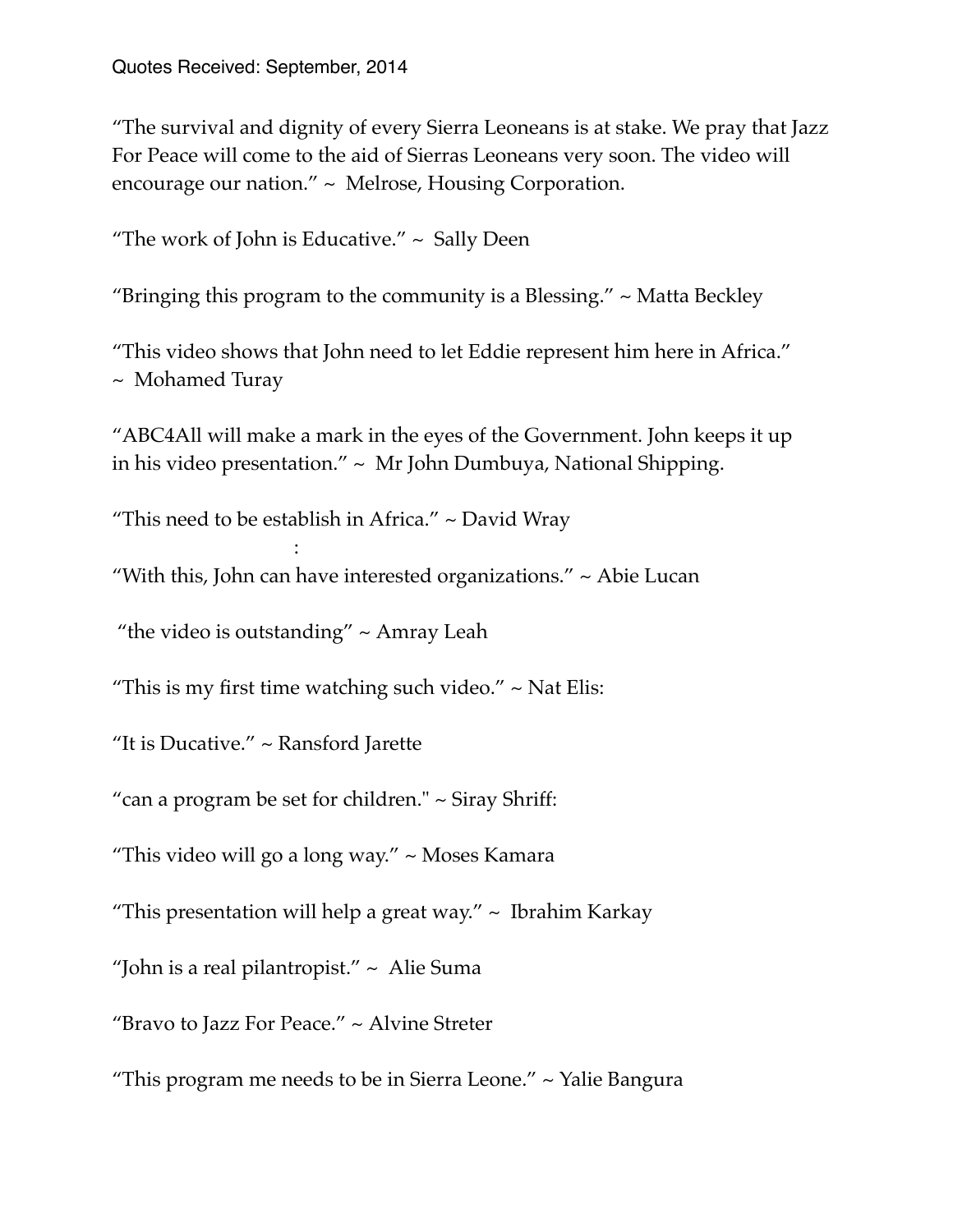"This program me brings the world closer."  $\sim$  Afu Alieu "Well program me video." ~ Eyamida Cole "This type of video program me will encourage the youths."  $\sim$  Joswa Davies "John should planned a trip for exhibition." ~ Charley Smith "With this video John can have a workshop." ~ Omoh Turner "If John visit our communities he can do more." ~ Charles Macfoy "I admire John administration output."  $\sim$  Ade Jonnah: "this is a busy program for Jazz For Peace." Frank Bance "with this, can John get a representative in Sierra Leone." ~ Susan Kandeh "This video can reach all walks of life." ~ Florence Wright "Jazz For Peace is a wonderful organization." ~ Louis Richard "With this video, the nation will embrace John." ~ Roland Packinson "God Bless John for his humanitarian efforts." ~ Memuna Stevens "This is one of a thousand." ~ Tamu Carter "the video explain everything."  $\sim$  Rugie Vamboi "The video will creat an impact in lives."  $\sim$  Akie Golley "The video shows love for one another."  $\sim$  Tunday Markay: "Jazz for Peace has a future for humanity." ~ Jerimaya Cole